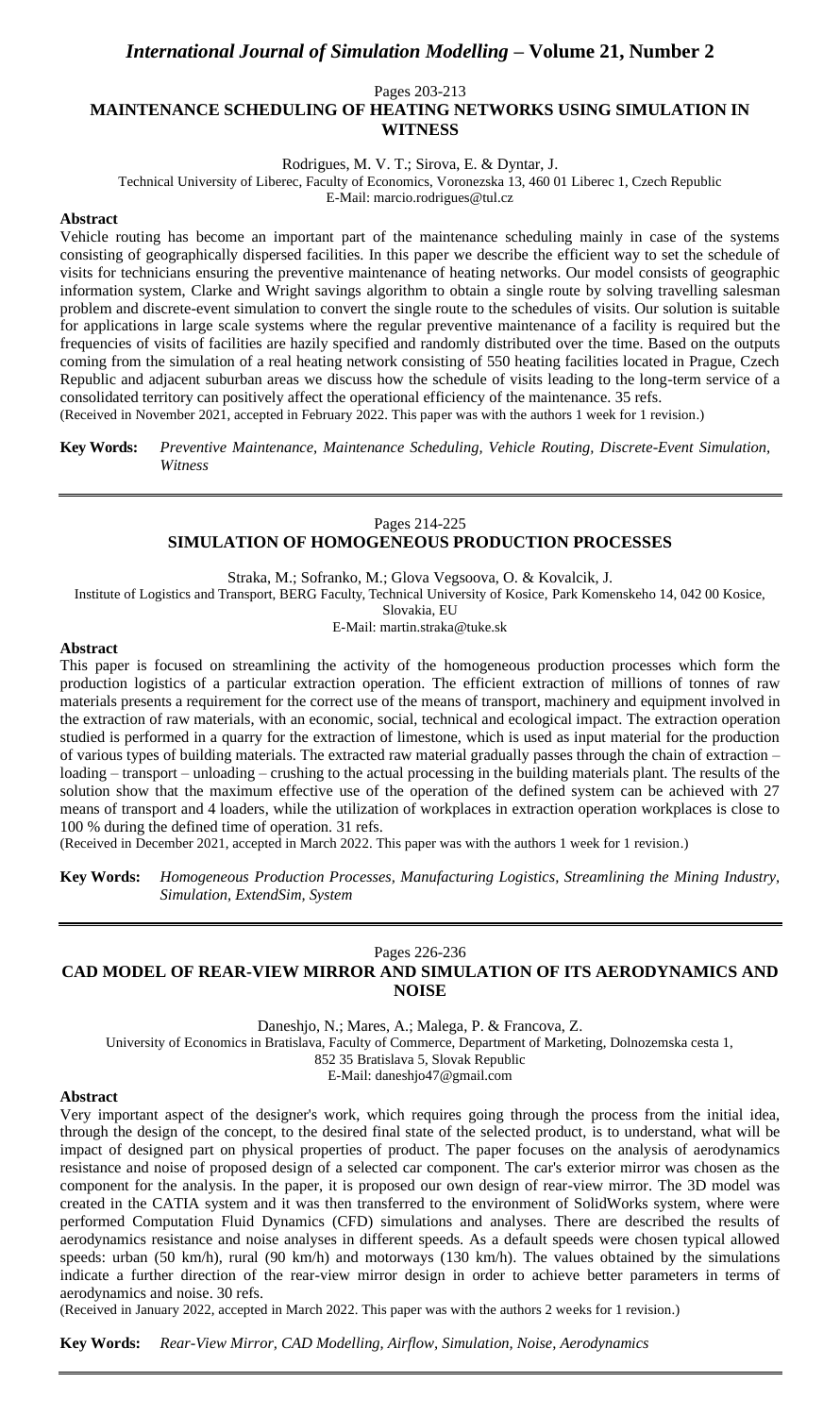### Pages 237-248 **FEA APPROACH FOR PREDICTING THE DYNAMIC BEHAVIOUR OF CORK-RUBBER COMPOSITES**

Lopes, H.; Silva, S. P. & Machado, J.

University of Minho, MEtRICs Research Center, Campus of Azurém, 4800-058 Guimarães, Portugal

E-Mail: id7466@alunos.uminho.pt

## **Abstract**

Cork-rubber composites can be applied as isolation blocks for systems under dynamic compressive loading. Under the same loading conditions, different geometries of the same cork-rubber material present distinct static and dynamic compression behaviour. To reduce the number of experimental tests for different geometries, a methodology, employing finite element analysis (FEA), is proposed. Considering static and dynamic experimental results of a 60 Shore A cork-rubber squared cross section specimen, an equivalent single degree of freedom model is derived, and its data is introduced on FEA to determine the dynamic behaviour of samples with different dimensions. Dynamic stiffness and natural frequency results showed a good agreement between experimental and numerical approaches for a standard sample and specimens with different thicknesses and areas, especially when considering static deformation due to preload. The developed study allows the prediction of the dynamic behaviour of different dimension samples through FEA output, based only on experimental testing. 22 refs. (Received in January 2022, accepted in May 2022. This paper was with the authors 1 month for 1 revision.)

**Key Words:** *Cork-Rubber Composites, Dynamic Compression, Dynamic Stiffness, FEA, Natural Frequency, Shape Factor*

## Pages 249-260 **CAVITATION EROSION MODELLING – COMPARISON OF TWO SOLID ANGLE PROJECTION APPROACHES**

Pezdevsek, M.; Kevorkijan, L. & Bilus, I. University of Maribor, Faculty of Energy Technology, Hočevarjev trg 1, 8270 Krško, Slovenia E-Mail: ignacijo.bilus@um.si

## **Abstract**

In this paper we compared two different solid angle formulations to determine the amount of cavitation potential energy that is transfer from a source to a surface. The first formulation used an analytical expression for the solid angle of a planar triangle while the second formulation used a fully continuous form of the solid angle projection approach which represents the surface specific impact power at a point location. The comparison was conducted on a NACA 0018-45 hydrofoil. A block-structured computational mesh was created in ICEM CFD. Transient simulations were performed in Ansys CFX where the SST turbulence model with Reboud's correction was used. For the cavitation modelling the Schnerr-Sauer cavitation model with the recommended values was used. Result from Ansys CFX were imported into Matlab where the potential power applied to the surface was calculated for both formulations. The results of the study show that both formulations work well and predict similar locations where erosion occurred, the difference is in the absolute values which are significantly higher in the formulation that used the fully continuous form of the solid angle. 22 refs.

(Received in February 2022, accepted in April 2022. This paper was with the authors 2 weeks for 1 revision.)

**Key Words:** *Cavitation, Erosion, Solid Angle, Numerical Simulation*

## Pages 261-272 **SIMULATION OF AIRCRAFT CABIN EVACUATION STRATEGY BASED ON EXIT FLOW EQUILIBRIUM**

Guo, X. Y.; Zeng, Z.; Li, M. X. & Fu, S.

School of Civil Aviation, Zhengzhou University of Aeronautics, Zhengzhou, 450046, China

E-Mail: lmx@whut.edu.cn

## **Abstract**

Exit flow equilibrium method based on crowd evacuation dynamics theory was applied in this study to clarify the reasons that hinder the evacuation of aircraft cabin passengers as well as reduce the evacuation time using the Aconfiguration cabin layout of a B737-800 as an example. Pathfinder simulation software was utilized to simulate and compare the evacuation efficiency of three scenarios: no command scenario, exit equilibrium scenario, and evacuation sequence arrangement; reveal the key reasons causing the evacuation congestion of aircraft cabin; and propose the evacuation strategy with the minimum amount of time. Results show that the evacuation time is 99 s under the condition of no command and 86.8 s under the condition of balanced exit utilization. The evacuation efficiency in the case of balanced use of emergency exits reaches the maximum when passengers near the aisle are evacuated first at an evacuation time of 79.3 seconds. The obtained conclusions provide a significantly reference and method support for efficient emergency evacuation strategies of civil aircrafts. 21 refs.

(Received in February 2022, accepted in May 2022. This paper was with the authors 1 month for 1 revision.)

**Key Words:** *Cabin Evacuation, Exit Flow Equalization, Evacuation Sequence, Evacuation Efficiency*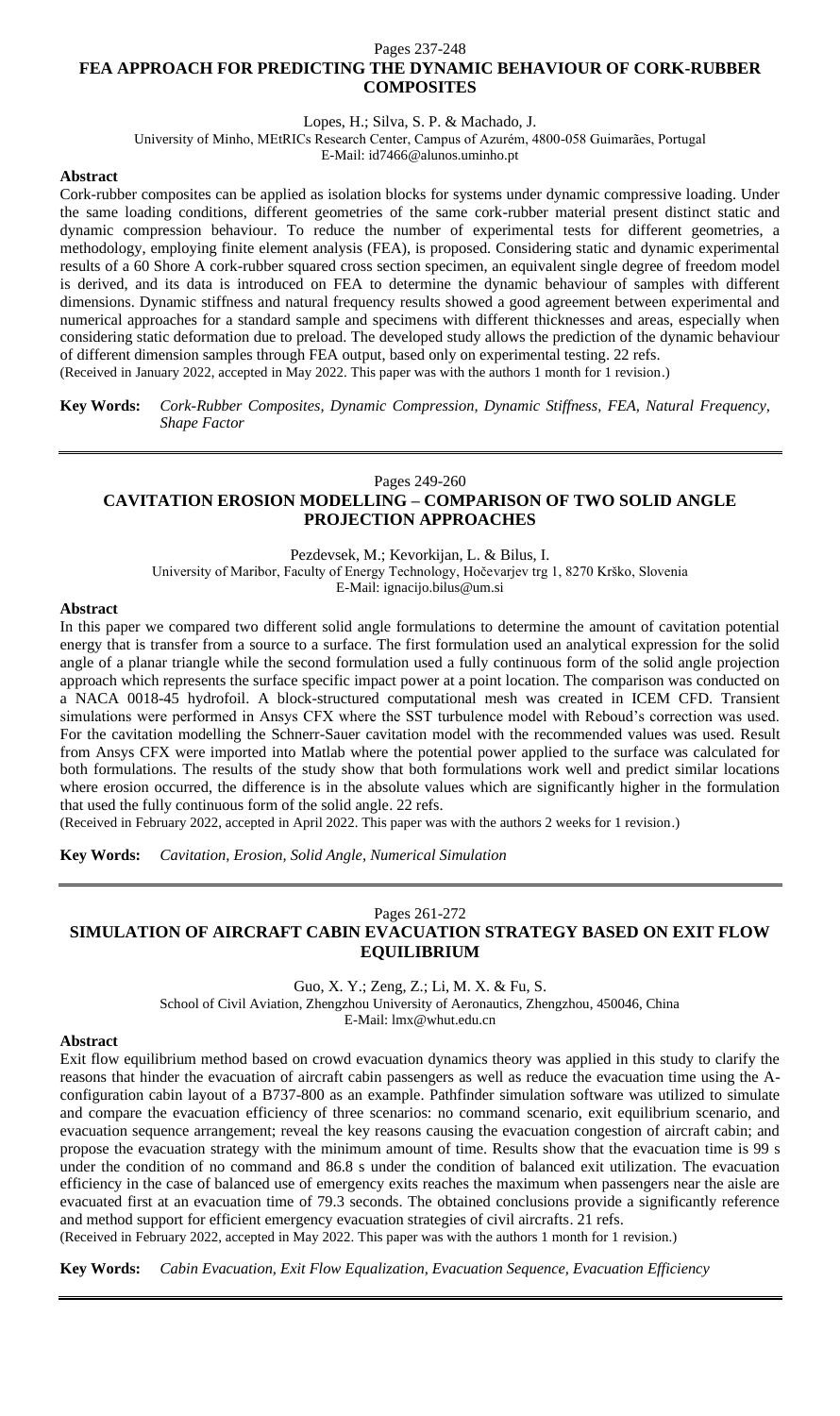#### Pages 273-283

## **LOAD BALANCING IN POLLING SYSTEMS UNDER DIFFERENT POLICIES VIA SIMULATION OPTIMIZATION**

Uncu, N.

Department of Industrial Engineering, Adana Alparslan Turkes Science and Technology University, Adana, Turkey E-Mail: nuncu@atu.edu.tr

### **Abstract**

A polling system is a type of queueing system in which a single server serves many queues. In contrast to classical queueing systems, the server switches between queues and serves the customers under different routing and service policies. The problem addressed in this study is to define the load balancing problem in polling systems, where the balancing behaviour is dependent on server shifts, not the distribution of customers among queues. Although the load balancing problem in multi-server queuing systems is very common, modelling the load balancing problem in polling systems is the novelty of this study. Furthermore, not only the performance of the system has been analysed as in the previous simulation studies but also the balanced queues with optimal routing probabilities for multi-class queues under different routing and service policies are achieved by using Arena-OptQuest. 25 refs. (Received in February 2022, accepted in April 2022. This paper was with the author 2 weeks for 2 revisions.)

**Key Words:** *Multi-Class Queues, Polling Systems, Routing, Simulation*

#### Pages 284-295

## **DYNAMIC PROPERTIES OF CHAIN DRIVE SYSTEM CONSIDERING MULTIPLE IMPACT FACTORS**

Jiang, S. B.; Huang, S.; Zeng, Q. L.; Wang, C. L.; Gao, K. D. & Zhang, Y. Q.

College of Mechanical and Electronic Engineering, Shandong University of Science and Technology, Qingdao, 266590, China E-Mail: qlzeng@163.com

#### **Abstract**

Chain drive system is the core subsystem of scraper conveyor. It is affected by the impact load caused by large coal when working, thereby seriously affecting its operation stability. A simulation model of the chain drive system is established by using joint simulation, and simulation scheme are introduced. The dynamic properties of chain drive system under three working conditions of different lumps and different heights of large coal and large coal impacting on different positions in the middle groove are simulated. Results show that when the chain ring is impacted, the vibration amplitude of the impacted chain is positively correlated with the lumpiness of the large coal, and the longitudinal vibration is the main reason for the failure of the chain drive system. With the increase in the impact height of large coal, the longitudinal vibration growth rate of the regional chain in front of the impacted chain is greater than that of the regional chain in rear. Under different position conditions, the stability of the chain drive system is greatly affected when the chain ring in the no load area is impacted. This study provides a reference for the theoretical study of the dynamic properties of chain drive system. 22 refs.

(Received in February 2022, accepted in May 2022. This paper was with the authors 1 month for 2 revisions.)

**Key Words:** *Scraper Conveyor, Dynamic Property, Impact Load, Joint Simulation*

## Pages 296-307 **EFFECTS OF FITTING ERROR ON THE HYDRAULIC PERFORMANCE OF BIONIC HYDROFOILS**

Shi, H. X.; Meng, J.; Li, Y.; Zhang, H. Z.; Wang, F. & Xu, W. School of Mechanical Engineering, Hefei University of Technology, Hefei, 230009, China E-Mail: jianm@mail.hfut.edu.cn

#### **Abstract**

To improve the hydromechanical performance, sturgeon was chosen as the research object in this study, and a body surface structural model was built using 3D reverse engineering technology. An inhomogeneous B-spline curve fitting technique based on local refining was proposed. Meanwhile, three different bionic hydrofoils were designed and compared with three bionic hydrofoils gained from the least square method and NACA0015. Research results demonstrated that the new curve fitting technology can fit a high-accuracy hydrofoil (error < 7×10−4) by using only 15 control points, and the gained bionic hydrofoil has a good lift-drag ratio. With the bionic hydrofoils gained from the new curve fitting technology, the separation point of the laminar boundary layer moves toward the trailing edge of the hydrofoils, and the structure of the reflux eddy is refined. When two bionic hydrofoils were applied to the pump impeller structure, compared with NACA0015, the propulsive water-jet pump designed using the bionic hydrofoil gained from the new cutting fitting technology is in the scope of 0.8  $q_{th}$ –1.2 $q_{th}$ , the head and efficiency are increased by about 7.05 % and 2.22 %, respectively. 28 refs.

(Received in March 2022, accepted in May 2022. This paper was with the authors 3 weeks for 1 revision.)

**Key Words:** *Bionic Hydrofoil, B-Spline, Local Refinement, Transient Cavitation Flow*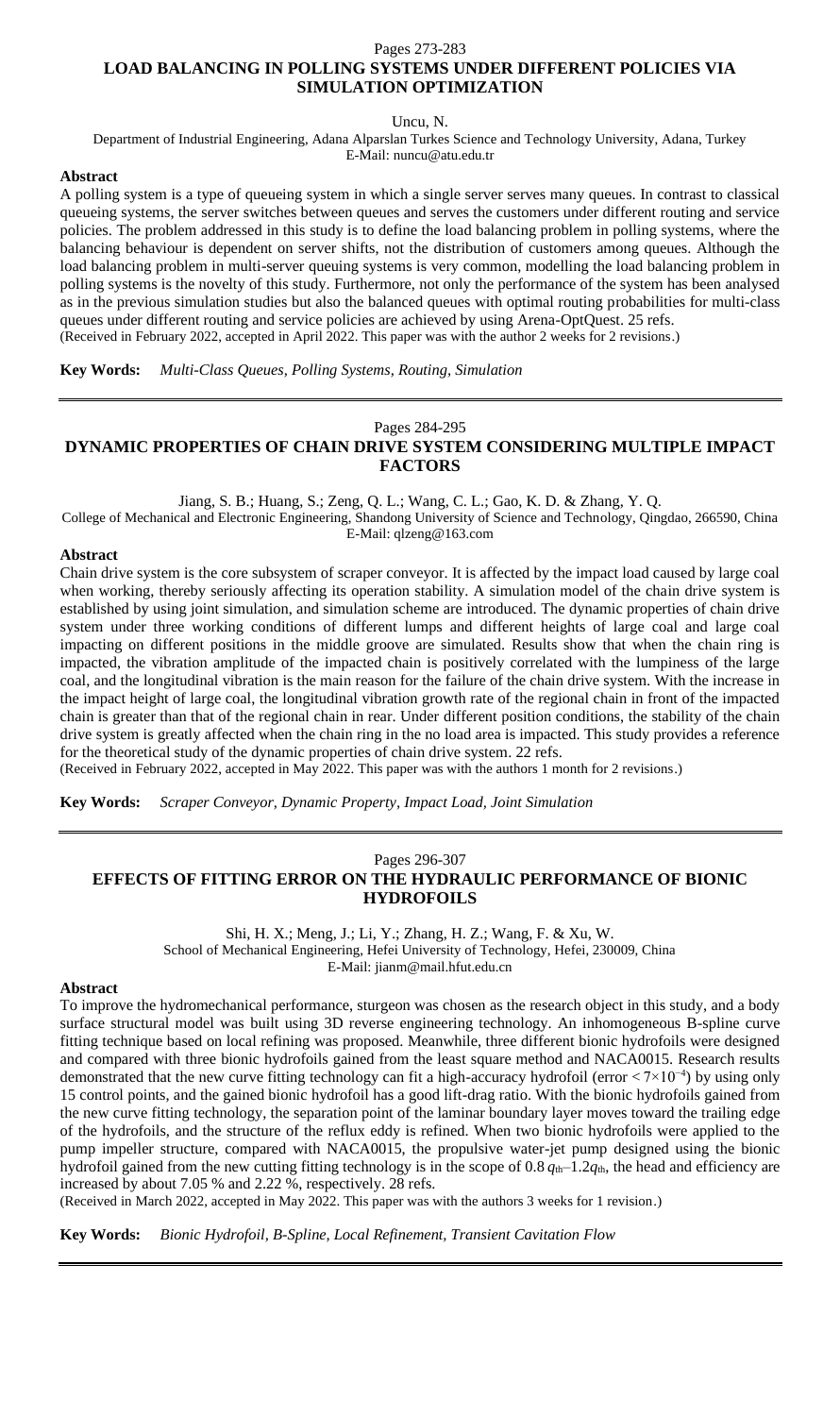## Pages 308-319 **SIMULATION MODEL OF ADVANCED SYSTEM FOR APPLICATION OF SUSTAINABLE FUELS**

Puskar, M.; Kopas, M.; Soltesova, M. & Tarbajovsky, P. Technical University in Kosice, Letná 9, 040 01 Košice, Slovak Republic E-Mail: michal.puskar@tuke.sk

## **Abstract**

On the present, a considerable reduction of the greenhouse gas emissions is one of the most important challenges in construction of the motorcars and their driving units. Application of the biofuels essentially contributes to reduction of air pollution caused by the exhaust gases. However, application of the bioethanol as a fuel in the spark ignition engines requires to perform some important constructional adjustments of these engines in order to ensure their proper functioning and to eliminate the potential operational risks. The scientific publication is focused on creation of a simulation model describing the advanced system, which is developed for application of the sustainable fuels. The scientific contribution of this work consists in original system of the cooling channel, which is applicable in all the high-performance sport applications. There were obtained very good results during testing of this system in real operation, especially in the case of the E85 fuel. Combustion of this fuel, using the above-mentioned system, significantly eliminated thermal loading of the whole drive unit. The authors of this scientific publication also obtained a patent for this system. 15 refs.

(Received in April 2022, accepted in May 2022. This paper was with the authors 1 week for 1 revision.)

**Key Words:** *Simulation Model, Advanced System, Sustainability, Biofuel, Combustion*

## Pages 320-331

## **FATIGUE-LIFE EVALUATION METHOD FOR RING-WELDED JOINTS**

Yang, L.; Yang, B.; Yang, G. W.; Xiao, S. N.; Zhu, T. & Wang, F.

State Key Laboratory of Traction Power, Southwest Jiaotong University, Chengdu, 610031, China

E-Mail: gwyang@home.swjtu.edu.cn

## **Abstract**

The *Fa*–*N* curves of ring-welded specimens were obtained by performing tensile-shear fatigue tests to develop a method for accurate prediction of the fatigue lives of ring-welded joints. The correlation, affecting factors, and survival rate of the *Fa–N* curve were analysed. It was observed that unified *S–N* curve was required to improve the poor correlation and non-universality deficiencies of the *Fa–N* curve. Eight types of finite-element models of a ring-welded joint were established and the C\_BAR umbrella finite-element model was used as a simplified model of the ring-welded joint. Subsequently, the Δ*S*–*N* and *P*–Δ*S*–*N* curves of the ring-welded specimens were obtained. A comparison with the *Fa–N* curve indicated that the Δ*S*–*N* and *P*–Δ*S*–*N* curves were comparatively relevant and universal. Finally, three extrapolation fatigue-assessment methods were proposed to predict the fatigue life of ringwelded joints with unknown plate thicknesses. A comparative analysis was conducted and it was concluded that the prediction using the interpolation extrapolation method had the highest accuracy. The research provides guidance for fatigue-life prediction of ring-welded joints in engineering application. 21 refs.

(Received in January 2022, accepted in March 2022. This paper was with the authors 1 month for 1 revision.)

**Key Words:** *Ring-Welded Joints, ΔS–N Curve, Fa–N Curve, Finite Element Simulation, Fatigue Evaluation*

## Pages 332-340

# **PROCESS PARAMETERS OPTIMISATION FOR SPRING SEAT BASED ON RESPONSE SURFACE METHODOLOGY**

Yu, Y. X.; Huang, Y.; Geng, H. H. & Cha, L. L.

Faculty of Mechanical Engineering & Automation, Zhejiang Sci-Tech University, Hangzhou, China

E-Mail: yyxin@zstu.edu.cn

#### **Abstract**

Due to the complex structure of spring-seat, six steps were adopted from initial blank to finished product. In this paper, simulation of the stamping process of spring-seat with Dynaform platform was presented and the resulting defects of rupture, wrinkling and spring back were the same as those in a certain factory. Aiming at the wrinkling defects of the helical surface in the forming process, die clearance, blank hold force, and friction coefficient were selected as input variables, wrinkling and thickness uniformity were used as evaluation indexes of stamping quality, and the function relation between the evaluation indices of the stamping quality and variables was obtained through response surface methodology (RSM). After optimisation, the wrinkle index decreased by 31.72 %, and thickness uniformity index decreased by 2.85 %. Stamping validation test was conducted using the optimized stamping parameters. The stamping quality of product was evaluated by gauges. Results showed that spring-seat achieved the quality requirements. The numerical simulation results can provide parameters for manufacturing and reduce the cost in development work. 18 refs.

(Received in January 2022, accepted in April 2022. This paper was with the authors 3 weeks for 1 revision.)

*Key Words: Spring Seat, Multistep Stamping Process, Simulation Modelling, Response Surface Methodology (RSM), Stamping Test*